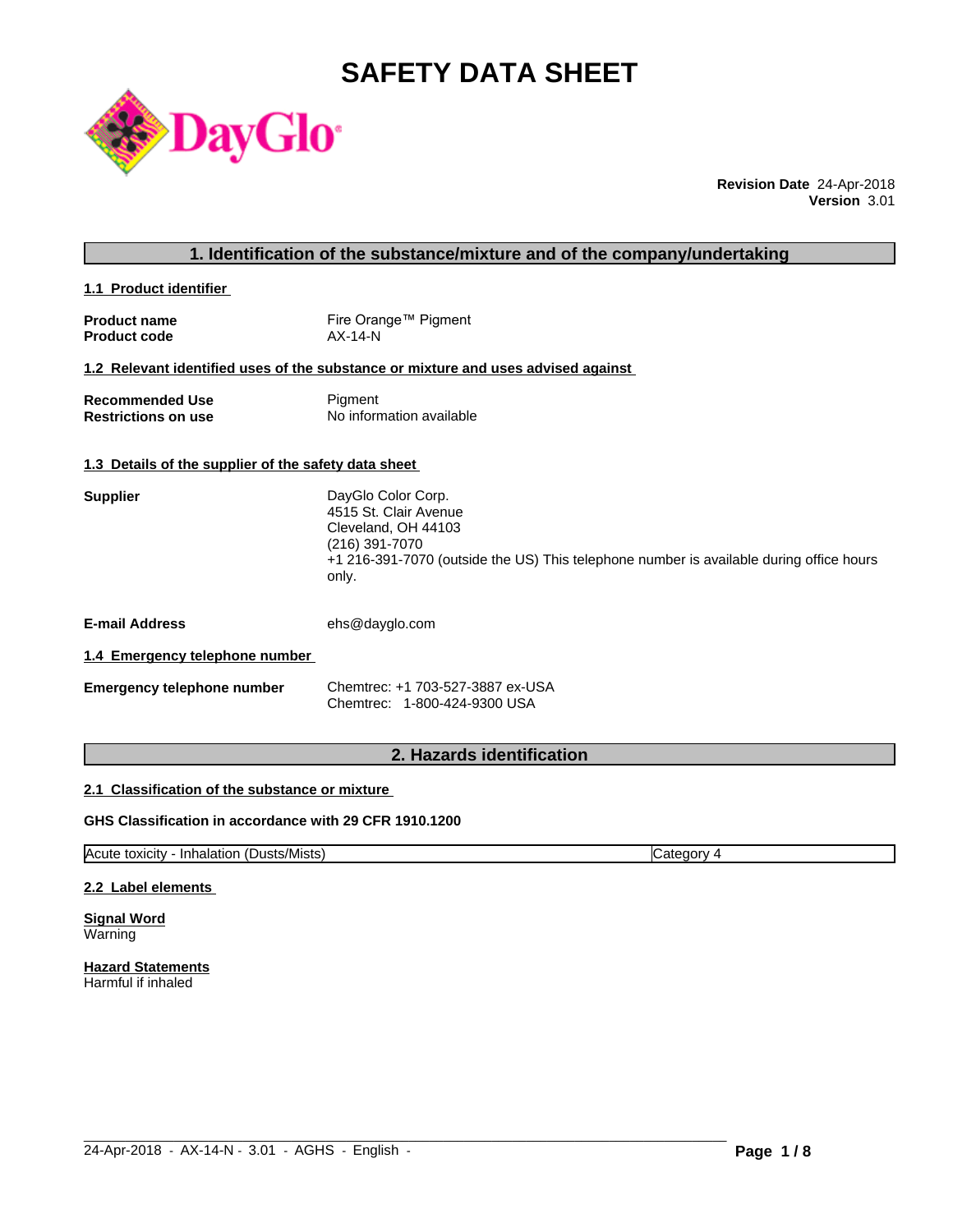

**Precautionary Statements - Prevention** Avoid breathing dust/fume/gas/mist/vapors/spray Use only outdoors or in a well-ventilated area

#### **Precautionary Statements - Response**

IF INHALED: Remove person to fresh air and keep comfortable for breathing Call a POISON CENTER or doctor if you feel unwell

#### **2.3. Other Hazards Hazards not otherwise classified (HNOC)** Not Applicable

**2.4 Other information** 

Not Applicable

**Unknown Acute Toxicity** <1% of the mixture consists of ingredient(s) of unknown toxicity

# **3. Composition/Information on Ingredients**

#### **Substance Mixture**

| Chemical<br>l Name                                                                              | CAS No.             | Mainht <sub>-</sub> % |  |
|-------------------------------------------------------------------------------------------------|---------------------|-----------------------|--|
| 4.4<br>: Red<br><b>Doole</b><br>. ۱. ب<br>sasiv<br>.                                            | -30-<br>3068-<br>ັບ |                       |  |
| tannes ahert e ze hladdiw naad sa t<br>: nercentage (concentration) of composition<br>∣h≙ ≙¥a∩t |                     |                       |  |

The exact percentage (concentration) of composition has been withheld as a trade secret.

# **4. First aid measures**

#### **4.1 Description of first-aid measures**

| <b>General advice</b>                                                          | No information available.                                                                                                                                                                                               |  |  |
|--------------------------------------------------------------------------------|-------------------------------------------------------------------------------------------------------------------------------------------------------------------------------------------------------------------------|--|--|
| Eye contact                                                                    | Immediately flush with plenty of water. After initial flushing, remove any contact lenses and<br>continue flushing for at least 15 minutes. Keep eye wide open while rinsing. If symptoms<br>persist, call a physician. |  |  |
| <b>Skin contact</b>                                                            | Immediate medical attention is not required. Wash off with soap and water.                                                                                                                                              |  |  |
| <b>Inhalation</b>                                                              | Immediate medical attention is not required. Move to fresh air.                                                                                                                                                         |  |  |
| <b>Ingestion</b>                                                               | Do NOT induce vomiting. Drink plenty of water. Consult a physician.                                                                                                                                                     |  |  |
| 4.2 Most important symptoms and effects, both acute and delayed                |                                                                                                                                                                                                                         |  |  |
| <b>Symptoms</b>                                                                | See Section 2.2, Label Elements and/or Section 11, Toxicological effects.                                                                                                                                               |  |  |
| 4.3 Indication of any immediate medical attention and special treatment needed |                                                                                                                                                                                                                         |  |  |
| Notes to physician                                                             | Treat symptomatically.                                                                                                                                                                                                  |  |  |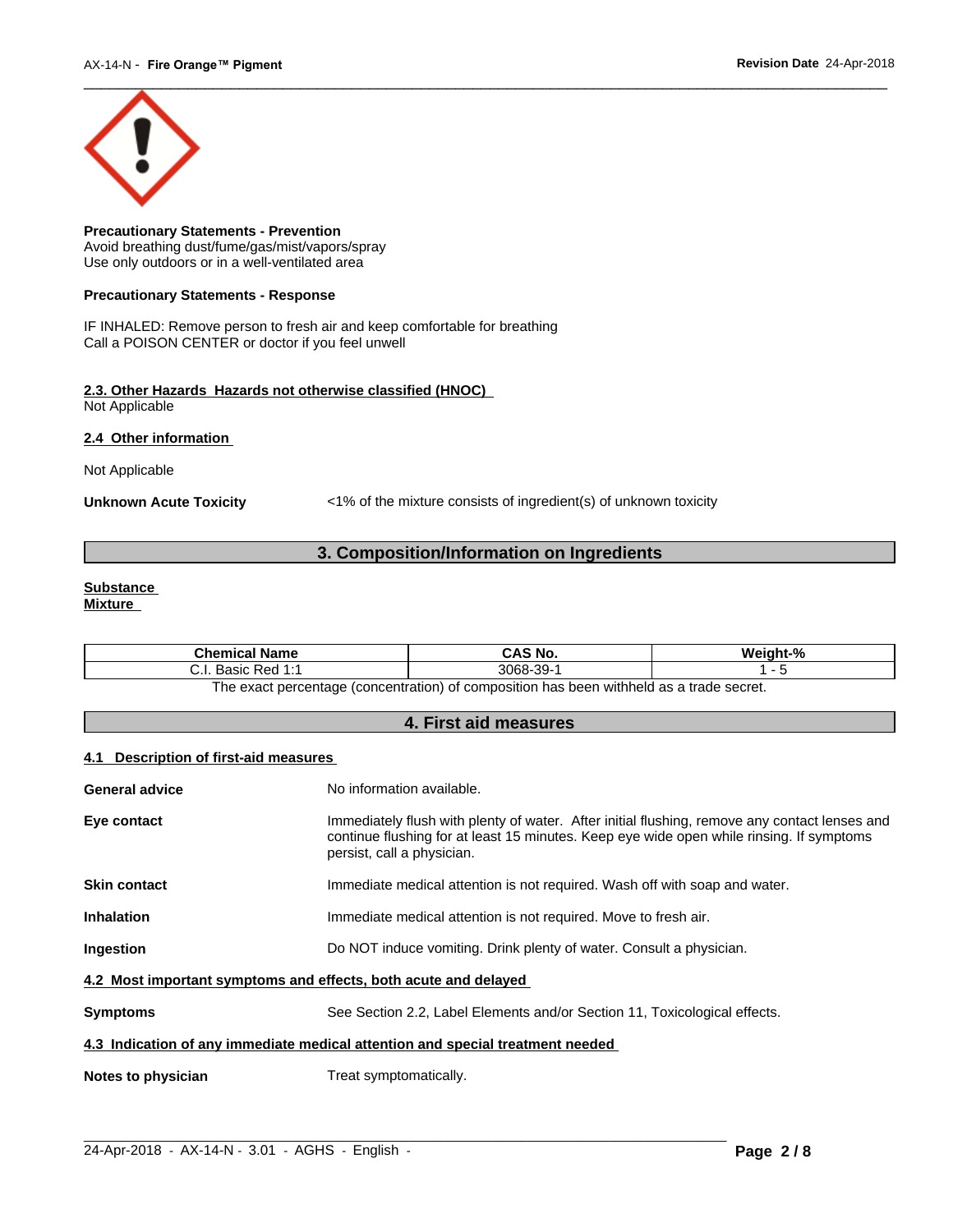# **5. Fire-Fighting Measures**

 $\overline{\phantom{a}}$  ,  $\overline{\phantom{a}}$  ,  $\overline{\phantom{a}}$  ,  $\overline{\phantom{a}}$  ,  $\overline{\phantom{a}}$  ,  $\overline{\phantom{a}}$  ,  $\overline{\phantom{a}}$  ,  $\overline{\phantom{a}}$  ,  $\overline{\phantom{a}}$  ,  $\overline{\phantom{a}}$  ,  $\overline{\phantom{a}}$  ,  $\overline{\phantom{a}}$  ,  $\overline{\phantom{a}}$  ,  $\overline{\phantom{a}}$  ,  $\overline{\phantom{a}}$  ,  $\overline{\phantom{a}}$ 

# **5.1 Extinguishing media**

#### **Suitable extinguishing media**

Use extinguishing measures that are appropriate to local circumstances and the surrounding environment.

**Unsuitable Extinguishing Media** None.

# **5.2 Special hazards arising from the substance or mixture**

#### **Special Hazard**

None known based on information supplied.

**Hazardous Combustion Products** Carbon oxides. Nitrogen oxides (NOx). Oxides of sulfur.

#### **Explosion Data**

**Sensitivity to Mechanical Impact** None.

**Sensitivity to Static Discharge** Fine dust dispersed in air, in sufficient concentrations, and in the presence of an ignition source is a potential dust explosion hazard.

#### **5.3 Advice for firefighters**

As in any fire, wear self-contained breathing apparatus pressure-demand, MSHA/NIOSH (approved or equivalent) and full protective gear.

# **6. Accidental Release Measures**

#### **6.1 Personal precautions, protective equipment and emergency procedures**

Ensure adequate ventilation, especially in confined areas. Use personal protective equipment.

#### **6.2 Environmental precautions**

Dust deposits should not be allowed to accumulate on surfaces as these may form an explosive mixture if they are released into the atmosphere in sufficient concentration. Avoid dispersal of dust in the air (i.e., cleaning dusty surfaces with compressed air). Nonsparking tools should be used. Prevent product from entering drains.

#### **6.3 Methods and materials for containment and cleaning up**

| <b>Methods for Containment</b> | Prevent dust cloud. Cover powder spill with plastic sheet or tarp to minimize spreading.                                                                                                                                                                                                                                                                                                |
|--------------------------------|-----------------------------------------------------------------------------------------------------------------------------------------------------------------------------------------------------------------------------------------------------------------------------------------------------------------------------------------------------------------------------------------|
| Methods for cleaning up        | Avoid dust formation. Take precautionary measures against static discharges. Do not dry<br>sweep dust. Wet dust with water before sweeping or use a vacuum to collect dust. Use<br>personal protective equipment. Take up mechanically and collect in suitable container for<br>disposal. Prevent product from entering drains. Keep in suitable and closed containers for<br>disposal. |

# **7. Handling and storage**

#### **7.1 Precautions for safe handling**

| Advice on safe handling                                          | Avoid dust formation. Take precautionary measures against static discharges. Fine dust<br>dispersed in air may ignite. Wear personal protective equipment. |
|------------------------------------------------------------------|------------------------------------------------------------------------------------------------------------------------------------------------------------|
| <b>Hygiene measures</b>                                          | Handle in accordance with good industrial hygiene and safety practice.                                                                                     |
| 7.2 Conditions for safe storage, including any incompatibilities |                                                                                                                                                            |
| <b>Storage Conditions</b>                                        | Keep tightly closed in a dry and cool place.                                                                                                               |
| <b>Materials to Avoid</b>                                        | No materials to be especially mentioned.                                                                                                                   |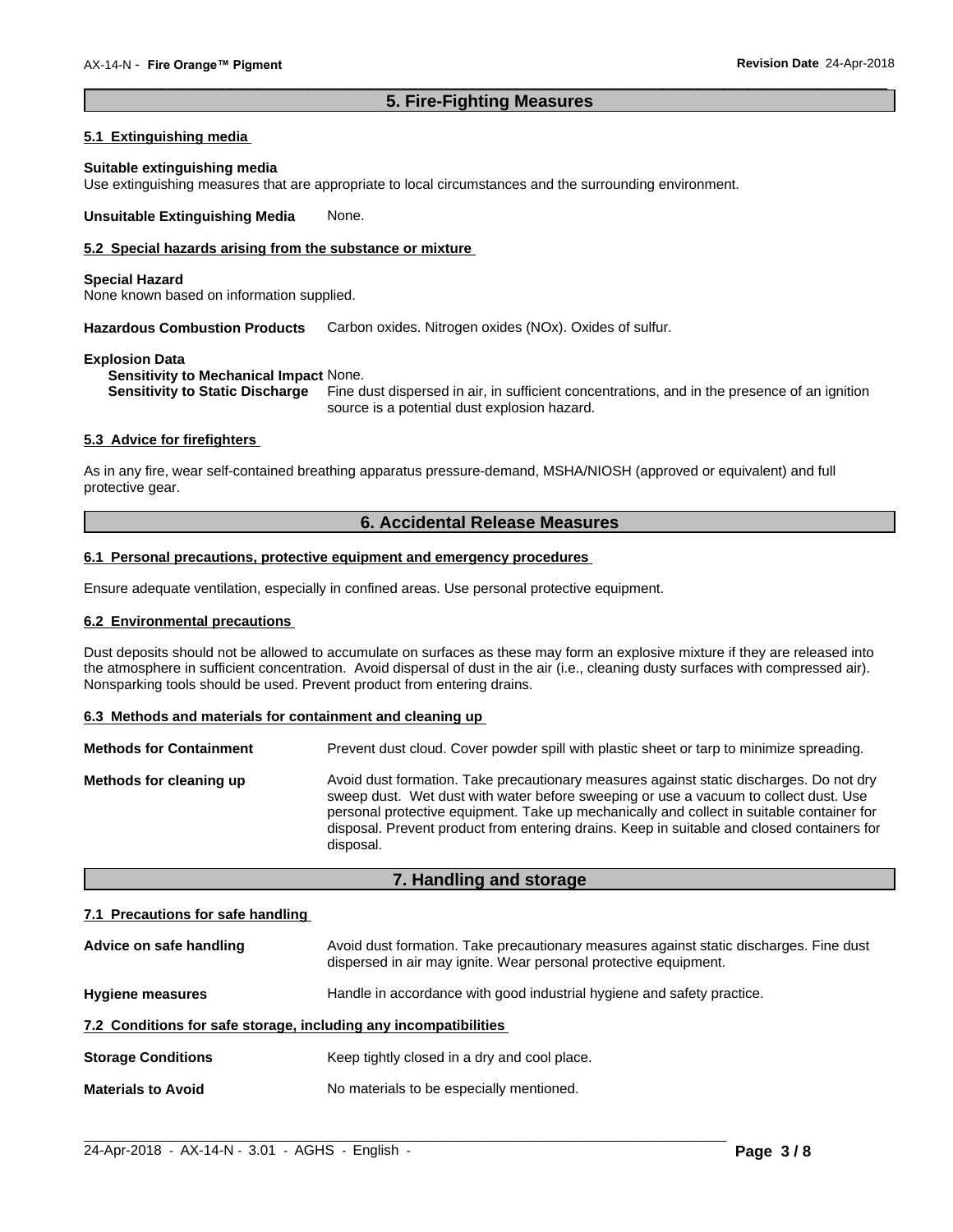an apron or a whole body

# **8. Exposure controls/personal protection**

 $\overline{\phantom{a}}$  ,  $\overline{\phantom{a}}$  ,  $\overline{\phantom{a}}$  ,  $\overline{\phantom{a}}$  ,  $\overline{\phantom{a}}$  ,  $\overline{\phantom{a}}$  ,  $\overline{\phantom{a}}$  ,  $\overline{\phantom{a}}$  ,  $\overline{\phantom{a}}$  ,  $\overline{\phantom{a}}$  ,  $\overline{\phantom{a}}$  ,  $\overline{\phantom{a}}$  ,  $\overline{\phantom{a}}$  ,  $\overline{\phantom{a}}$  ,  $\overline{\phantom{a}}$  ,  $\overline{\phantom{a}}$ 

# **8.1 Exposure Guidelines**

# **8.2 Appropriate engineering controls**

| <b>Engineering Measures</b> | <b>Showers</b><br>Eyewash stations<br>Ventilation systems.                            |
|-----------------------------|---------------------------------------------------------------------------------------|
|                             | 8.3 Individual protection measures, such as personal protective equipment             |
| <b>Eye/Face Protection</b>  | Safety glasses with side-shields.                                                     |
| Skin and body protection    | Wear chemical resistant footwear and clothing such as gloves.<br>suit as appropriate. |

**Respiratory protection** . NIOSH/MSHA approved respiratory protection should be worn if exposure is anticipated.

**Hygiene measures** See section 7 for more information

# **9. Physical and chemical properties**

### **9.1 Information on basic physical and chemical properties**

| <b>Physical state</b>                       | Solid                                 |                          |                          |
|---------------------------------------------|---------------------------------------|--------------------------|--------------------------|
| Appearance                                  | Powder                                | Color                    | Orange                   |
| Odor                                        | Pungent                               | <b>Odor Threshold</b>    | No information available |
| <b>Property</b>                             | <b>Values</b>                         | Remarks • Methods        |                          |
| рH                                          | Not Applicable                        |                          |                          |
| <b>Melting/freezing point</b>               | 110 °C / 230 °F                       |                          |                          |
| <b>Boiling point/boiling range</b>          | Not applicable                        | No information available |                          |
| <b>Flash Point</b>                          | Not Applicable                        | No information available |                          |
| <b>Evaporation rate</b>                     | Not Applicable                        | No information available |                          |
| Flammability (solid, gas)                   |                                       | No information available |                          |
| <b>Flammability Limits in Air</b>           |                                       |                          |                          |
| upper flammability limit                    |                                       | No information available |                          |
| lower flammability limit                    |                                       | No information available |                          |
| Vapor pressure                              | Not Applicable                        |                          |                          |
| <b>Vapor density</b>                        | Not Applicable                        |                          |                          |
| <b>Specific Gravity</b>                     | 1.36                                  |                          |                          |
| <b>Water solubility</b>                     | Insoluble in water                    |                          |                          |
| Solubility in other solvents                |                                       | No information available |                          |
| <b>Partition coefficient</b>                |                                       | No information available |                          |
| <b>Autoignition temperature</b>             |                                       | No information available |                          |
| <b>Decomposition temperature</b>            |                                       | No information available |                          |
| <b>Viscosity, kinematic</b>                 |                                       | No information available |                          |
| Viscosity, dynamic                          |                                       | No information available |                          |
| <b>Explosive properties</b>                 | Fine dust dispersed in air may ignite |                          |                          |
| <b>Oxidizing Properties</b>                 |                                       | No information available |                          |
| 9.2 Other information                       |                                       |                          |                          |
| Volatile organic compounds (VOC)<br>content | None                                  |                          |                          |
|                                             |                                       |                          |                          |

# **10. Stability and Reactivity**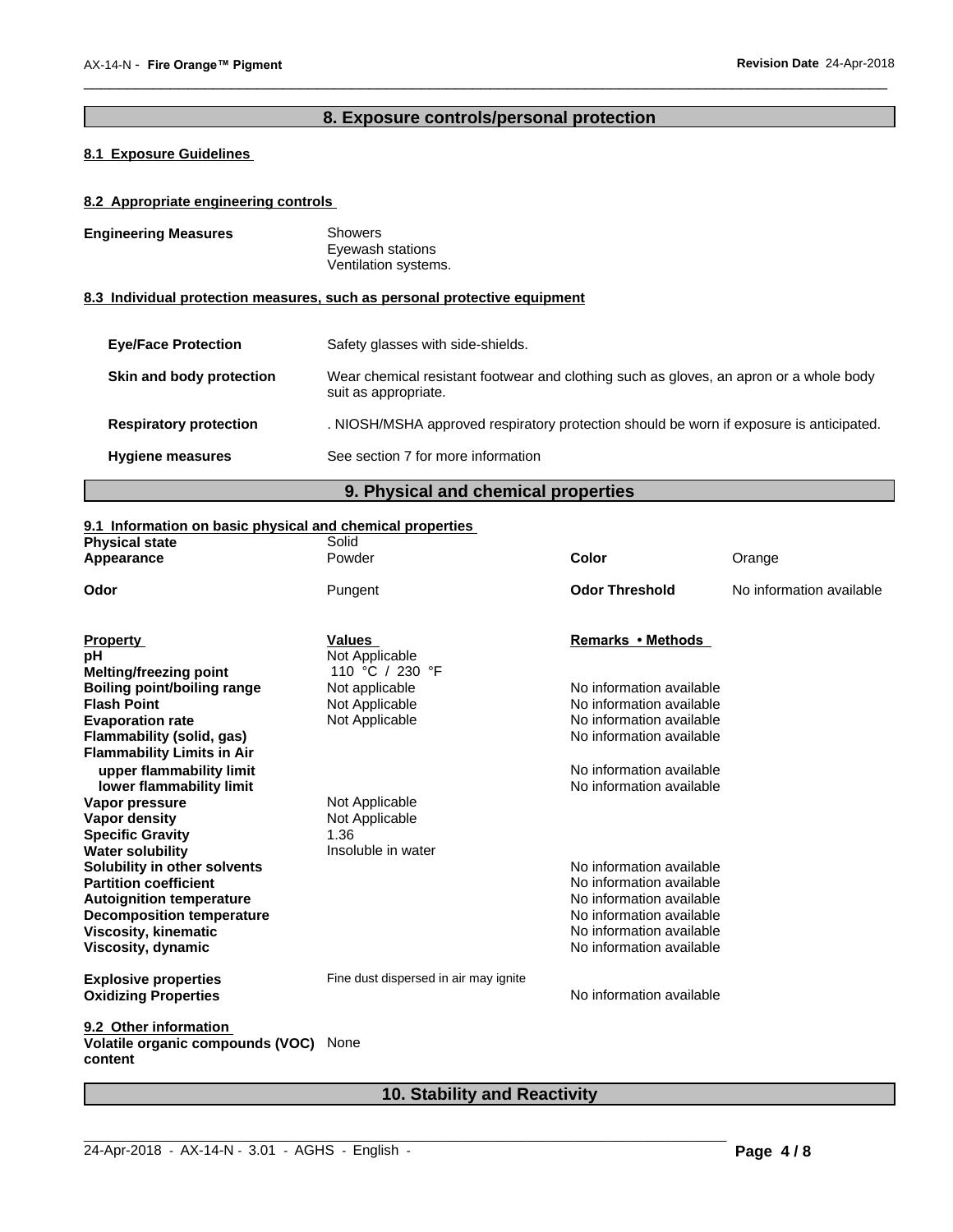## **10.1 Reactivity**

No dangerous reaction known under conditions of normal use

# **10.2 Chemical stability**

Stable

.

#### **10.3 Possibility of hazardous reactions**

None under normal processing.

#### **10.4 Conditions to Avoid**

Dust formation. Take precautionary measures against static discharges.

#### **10.5 Incompatible Materials**

None known based on information supplied.

#### **10.6 Hazardous Decomposition Products**

None known based on information supplied.

# **11. Toxicological information**

 $\overline{\phantom{a}}$  ,  $\overline{\phantom{a}}$  ,  $\overline{\phantom{a}}$  ,  $\overline{\phantom{a}}$  ,  $\overline{\phantom{a}}$  ,  $\overline{\phantom{a}}$  ,  $\overline{\phantom{a}}$  ,  $\overline{\phantom{a}}$  ,  $\overline{\phantom{a}}$  ,  $\overline{\phantom{a}}$  ,  $\overline{\phantom{a}}$  ,  $\overline{\phantom{a}}$  ,  $\overline{\phantom{a}}$  ,  $\overline{\phantom{a}}$  ,  $\overline{\phantom{a}}$  ,  $\overline{\phantom{a}}$ 

#### **11.1 Acute toxicity**

#### **Numerical measures of toxicity: Product Information**

| LD50 Oral:                      | LD50 Dermal:                             |
|---------------------------------|------------------------------------------|
| mg/kg (rat)<br>16,000<br>J<br>ີ | 23,000<br>mg/kg (rat)<br>$\cdot$ $\cdot$ |

#### **The following values are calculated based on chapter 3.1 of the GHS document**

**Unknown Acute Toxicity** <1% of the mixture consists of ingredient(s) of unknown toxicity

**Oral LD50** 44,455.00 mg/kg **LC50 (Dust/Mist)** 4.78 mg/l

#### **Numerical measures of toxicity: Component Information**

| <b>Chemical Name</b>                                                                | LD50 Oral        | <b>LD50 Dermal</b>     | <b>LC50 Inhalation</b>   |
|-------------------------------------------------------------------------------------|------------------|------------------------|--------------------------|
| $\sim$<br>$Dod$ 4.4<br><b>Dooin</b><br><b>D</b> asic<br>$\mathsf{r}$ Req.i.<br>υ.ι. | Rat<br>449 mg/kg | ) mg/kg (Rat)<br>2,500 | 0.05<br>(4 hour)<br>ma/l |
| $3068 - 39 - 7$                                                                     |                  |                        |                          |

 $\_$  ,  $\_$  ,  $\_$  ,  $\_$  ,  $\_$  ,  $\_$  ,  $\_$  ,  $\_$  ,  $\_$  ,  $\_$  ,  $\_$  ,  $\_$  ,  $\_$  ,  $\_$  ,  $\_$  ,  $\_$  ,  $\_$  ,  $\_$  ,  $\_$  ,  $\_$  ,  $\_$  ,  $\_$  ,  $\_$  ,  $\_$  ,  $\_$  ,  $\_$  ,  $\_$  ,  $\_$  ,  $\_$  ,  $\_$  ,  $\_$  ,  $\_$  ,  $\_$  ,  $\_$  ,  $\_$  ,  $\_$  ,  $\_$  ,

#### **11.2 Information on toxicologicaleffects**

#### **Skin corrosion/irritation**

Product Information • May cause irritation Component Information • No information available

#### **Serious eye damage/eye irritation**

Product Information

• May cause eye irritation

Component Information

• No information available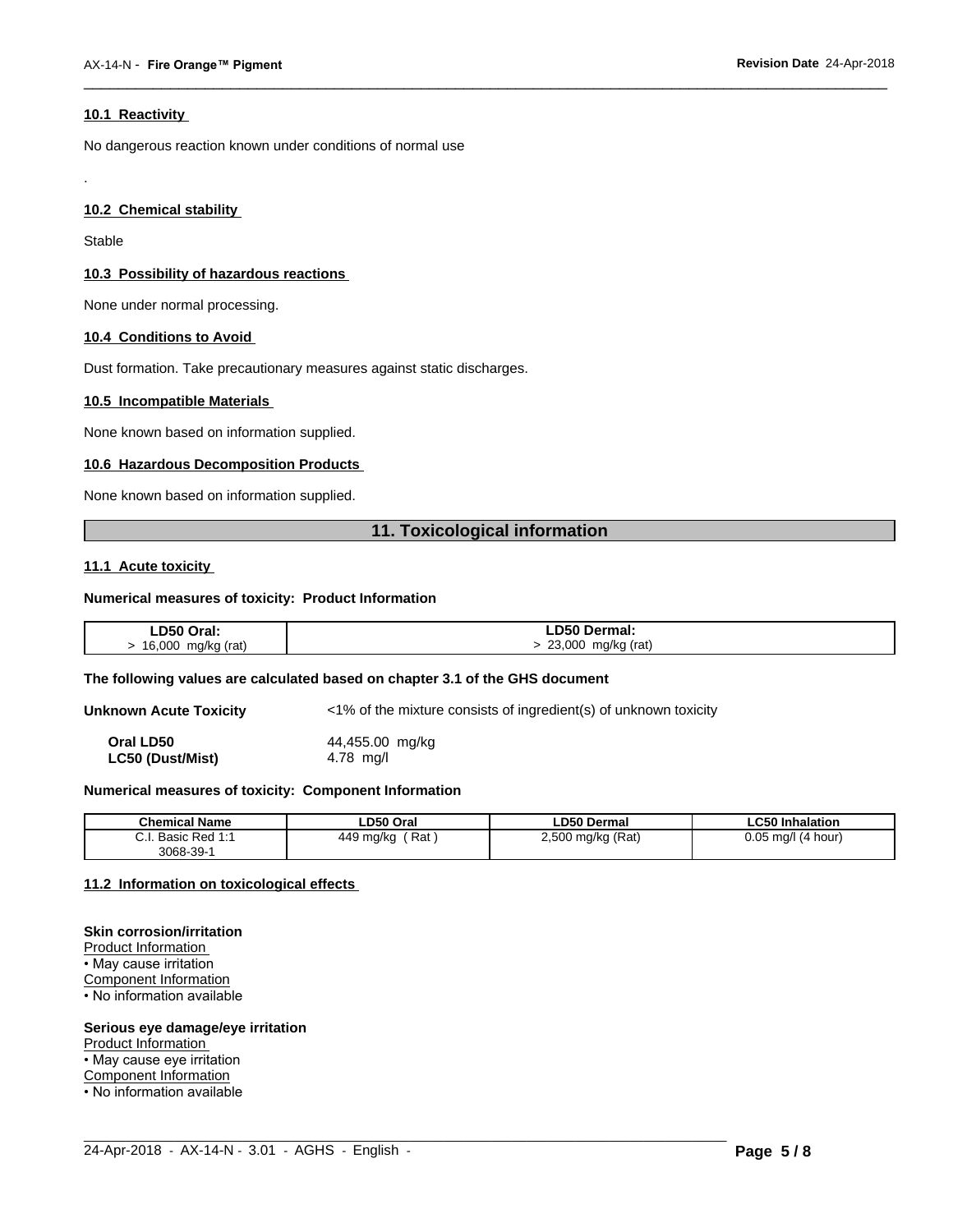#### **Respiratory or skin sensitization**

Product Information  $\overline{\cdot}$  May be harmful if inhaled Component Information • No information available

# **Germ cell mutagenicity**

Product Information • No information available Component Information • No information available

# **Carcinogenicity**

Product Information

• This product contains <0.1% free formaldehyde and may be capable of outgassing formaldehyde at levels in excess of OSHA's Action Level under some conditions of use. Formaldehyde is a known cancer hazard. Long term exposure may result in dermatitis or respiratory sensitization for sensitive individuals.Component Information

 $\overline{\phantom{a}}$  ,  $\overline{\phantom{a}}$  ,  $\overline{\phantom{a}}$  ,  $\overline{\phantom{a}}$  ,  $\overline{\phantom{a}}$  ,  $\overline{\phantom{a}}$  ,  $\overline{\phantom{a}}$  ,  $\overline{\phantom{a}}$  ,  $\overline{\phantom{a}}$  ,  $\overline{\phantom{a}}$  ,  $\overline{\phantom{a}}$  ,  $\overline{\phantom{a}}$  ,  $\overline{\phantom{a}}$  ,  $\overline{\phantom{a}}$  ,  $\overline{\phantom{a}}$  ,  $\overline{\phantom{a}}$ 

• No information available

# **Reproductive toxicity**

Product Information • No information available

Component Information

• No information available

# **STOT - single exposure**

No information available

### **STOT - repeated exposure**

• No known effect

#### **Other adverse effects**

Product Information • No information available Component Information

• No information available

# **Aspiration hazard**

Product Information • No information available

Component Information

• No information available

# **12. Ecological information**

 $\_$  ,  $\_$  ,  $\_$  ,  $\_$  ,  $\_$  ,  $\_$  ,  $\_$  ,  $\_$  ,  $\_$  ,  $\_$  ,  $\_$  ,  $\_$  ,  $\_$  ,  $\_$  ,  $\_$  ,  $\_$  ,  $\_$  ,  $\_$  ,  $\_$  ,  $\_$  ,  $\_$  ,  $\_$  ,  $\_$  ,  $\_$  ,  $\_$  ,  $\_$  ,  $\_$  ,  $\_$  ,  $\_$  ,  $\_$  ,  $\_$  ,  $\_$  ,  $\_$  ,  $\_$  ,  $\_$  ,  $\_$  ,  $\_$  ,

#### **12.1 Toxicity**

**Ecotoxicity No information available** 

 $<$  1 % of the mixture consists of components(s) of unknown hazards to the aquatic environment

#### **Ecotoxicity effects**

#### **12.2 Persistence and degradability**

No information available.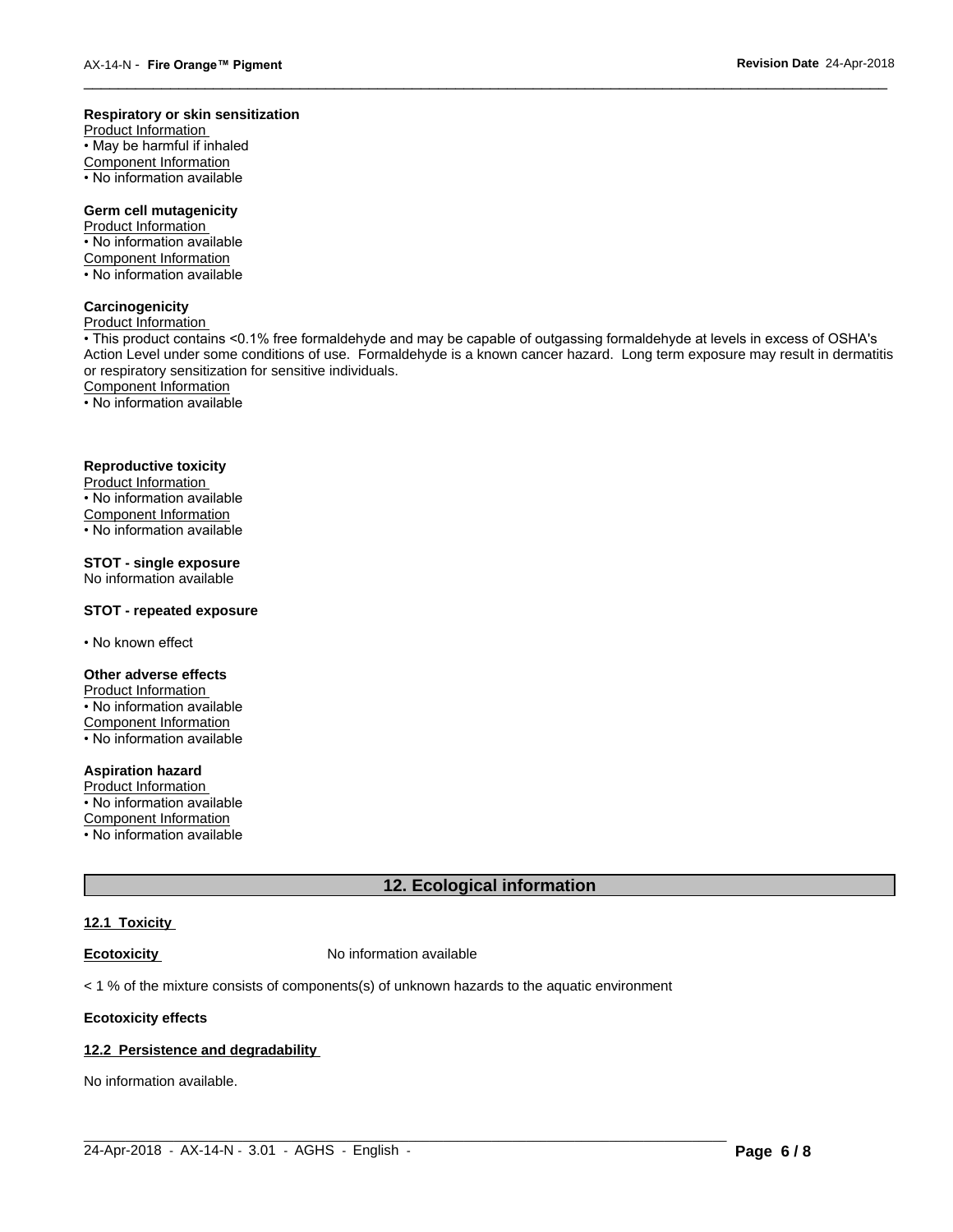#### **12.3 Bioaccumulative potential**

Discharge into the environment must be avoided

#### **12.4 Mobility in soil**

No information available.

#### **12.5 Other adverse effects**

No information available

# **13. Disposal Considerations**

 $\overline{\phantom{a}}$  ,  $\overline{\phantom{a}}$  ,  $\overline{\phantom{a}}$  ,  $\overline{\phantom{a}}$  ,  $\overline{\phantom{a}}$  ,  $\overline{\phantom{a}}$  ,  $\overline{\phantom{a}}$  ,  $\overline{\phantom{a}}$  ,  $\overline{\phantom{a}}$  ,  $\overline{\phantom{a}}$  ,  $\overline{\phantom{a}}$  ,  $\overline{\phantom{a}}$  ,  $\overline{\phantom{a}}$  ,  $\overline{\phantom{a}}$  ,  $\overline{\phantom{a}}$  ,  $\overline{\phantom{a}}$ 

#### **13.1 Waste treatment methods**

Dispose of in accordance with federal, state, and local regulations.

# **14. Transport Information**

| <u>DOT</u>  | Not regulated |
|-------------|---------------|
| <b>MEX</b>  | Not regulated |
| <b>IMDG</b> | Not regulated |
| <b>IATA</b> | Not regulated |

|                                | 15. Regulatory information |
|--------------------------------|----------------------------|
| 15.1 International Inventories |                            |
| <b>TSCA</b>                    | Complies                   |
| <b>DSL</b>                     | Complies                   |
| <b>EINECS/ELINCS</b>           | Complies                   |
| <b>ENCS</b>                    | ۰                          |
| <b>IECSC</b>                   | Complies                   |
| <b>KECL</b>                    | Complies                   |
| <b>PICCS</b>                   | Complies                   |
| <b>AICS</b>                    | Complies                   |
| <b>NZIoC</b>                   | $\overline{\phantom{0}}$   |

 **TSCA** - United States Toxic Substances Control Act Section 8(b) Inventory

 **DSL** - Canadian Domestic Substances List

 **EINECS/ELINCS** - European Inventory of Existing Chemical Substances/European List of Notified Chemical Substances

 **PICCS** - Philippines Inventory of Chemicals and Chemical Substances

 **ENCS** - Japan Existing and New Chemical Substances

 **IECSC** - China Inventory of Existing Chemical Substances

 **KECL** - Korean Existing and Evaluated Chemical Substances

 **PICCS** - Philippines Inventory of Chemicals and Chemical Substances

 **AICS** - Australian Inventory of Chemical Substances

 **NZIoC** - New Zealand Inventory of Chemicals

# **15.2 U.S. Federal Regulations**

# **SARA 313**

Section 313 of Title III of the Superfund Amendments and Reauthorization Act of 1986 (SARA). This product does not contain any chemicals which are subject to the reporting requirements of the Act and Title 40 of the Code of Federal Regulations, Part 372